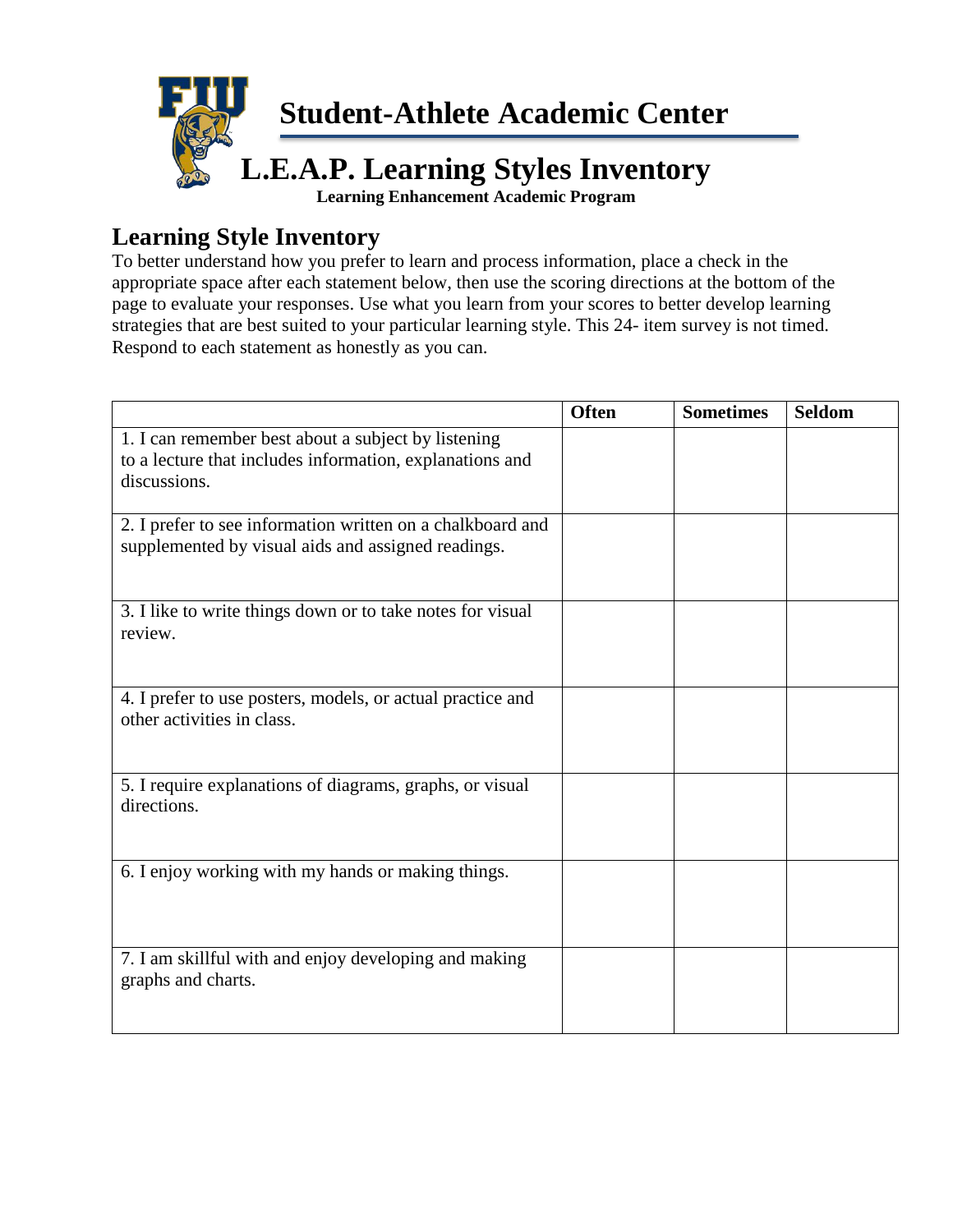

**Student-Athlete Academic Center**

# **L.E.A.P. Learning Styles Inventory**

**Learning Enhancement Academic Program**

|                                                                                                                                          | <b>Often</b> | <b>Sometimes</b> | <b>Seldom</b> |
|------------------------------------------------------------------------------------------------------------------------------------------|--------------|------------------|---------------|
| 8. I can tell if sounds match when presented with pairs of<br>sounds.                                                                    |              |                  |               |
| 9. I can remember best by writing things down.                                                                                           |              |                  |               |
| 10. I can easily understand and follow directions on a<br>map.                                                                           |              |                  |               |
| 11. I do best in academic subjects by listening to lectures<br>and tapes.                                                                |              |                  |               |
| 12. I play with coins or keys in my pocket.                                                                                              |              |                  |               |
| 13. I learn to spell better by repeating words out loud<br>than by writing the words on paper.                                           |              |                  |               |
| 14. I can understand a news article better by reading<br>about it in a newspaper than by listening to a report about<br>it on the radio. |              |                  |               |
| 15. I chew gum, smoke or snack while studying.                                                                                           |              |                  |               |
| 16. I think the best way to remember something is to<br>picture it in your head.                                                         |              |                  |               |
| 17. I learn the spelling of words by "finger spelling"<br>them.                                                                          |              |                  |               |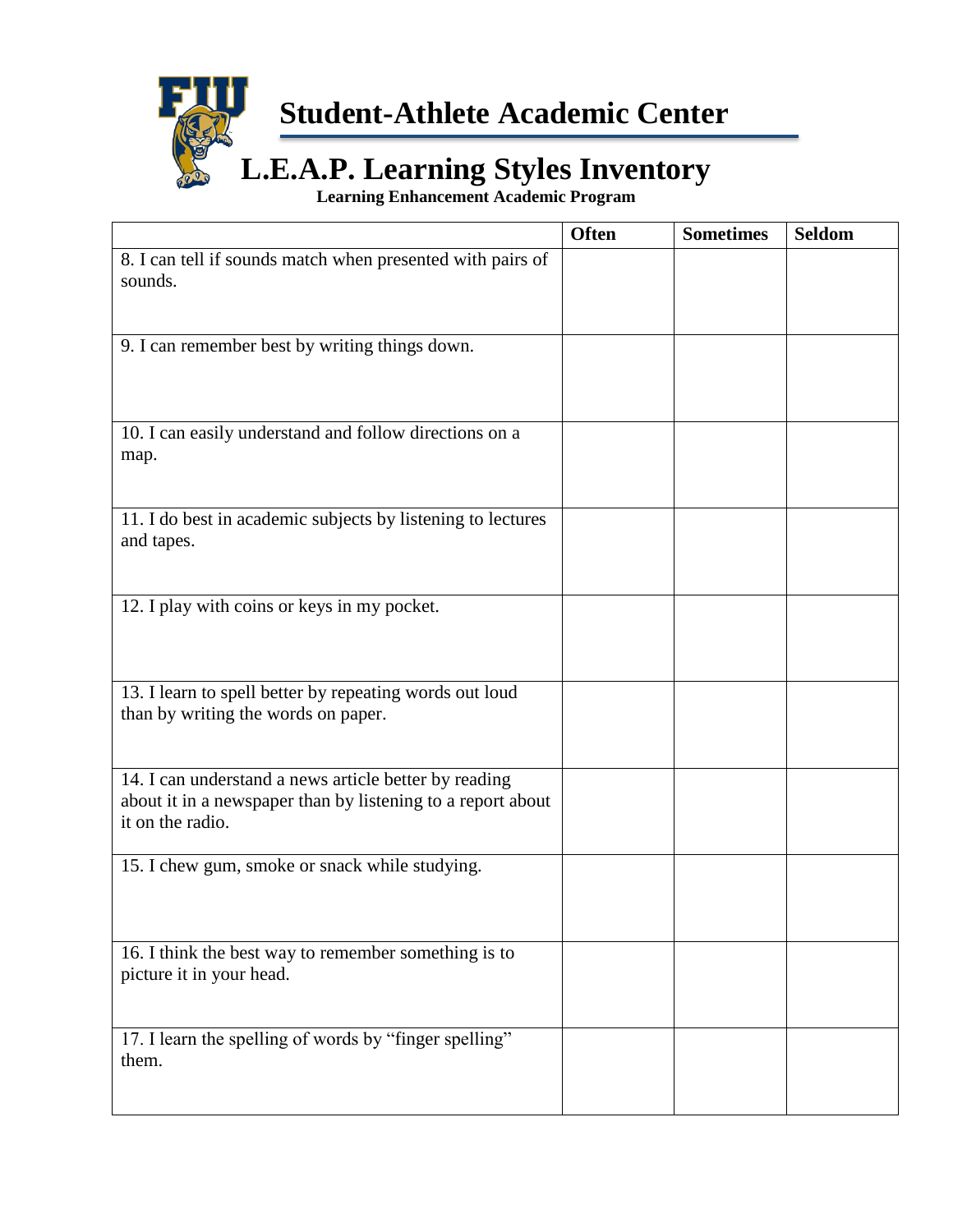

**Student-Athlete Academic Center**

# **L.E.A.P. Learning Styles Inventory**

**Learning Enhancement Academic Program**

|                                                                                                           | <b>Often</b> | <b>Sometimes</b> | <b>Seldom</b> |
|-----------------------------------------------------------------------------------------------------------|--------------|------------------|---------------|
| 18. I would rather listen to a good lecture or speech than<br>read about the same material in a textbook. |              |                  |               |
| 19. I am good at working and solving jigsaw puzzles and<br>mazes.                                         |              |                  |               |
| 20. I grip objects in my hands during learning periods.                                                   |              |                  |               |
| 21. I prefer listening to the news on the radio rather than<br>reading the paper.                         |              |                  |               |
| 22. I prefer obtaining information about an interesting<br>subject by reading about it.                   |              |                  |               |
| 23. I feel very comfortable touching others, hugging,<br>handshaking, etc.                                |              |                  |               |
| 24. I follow oral directions better than written ones.                                                    |              |                  |               |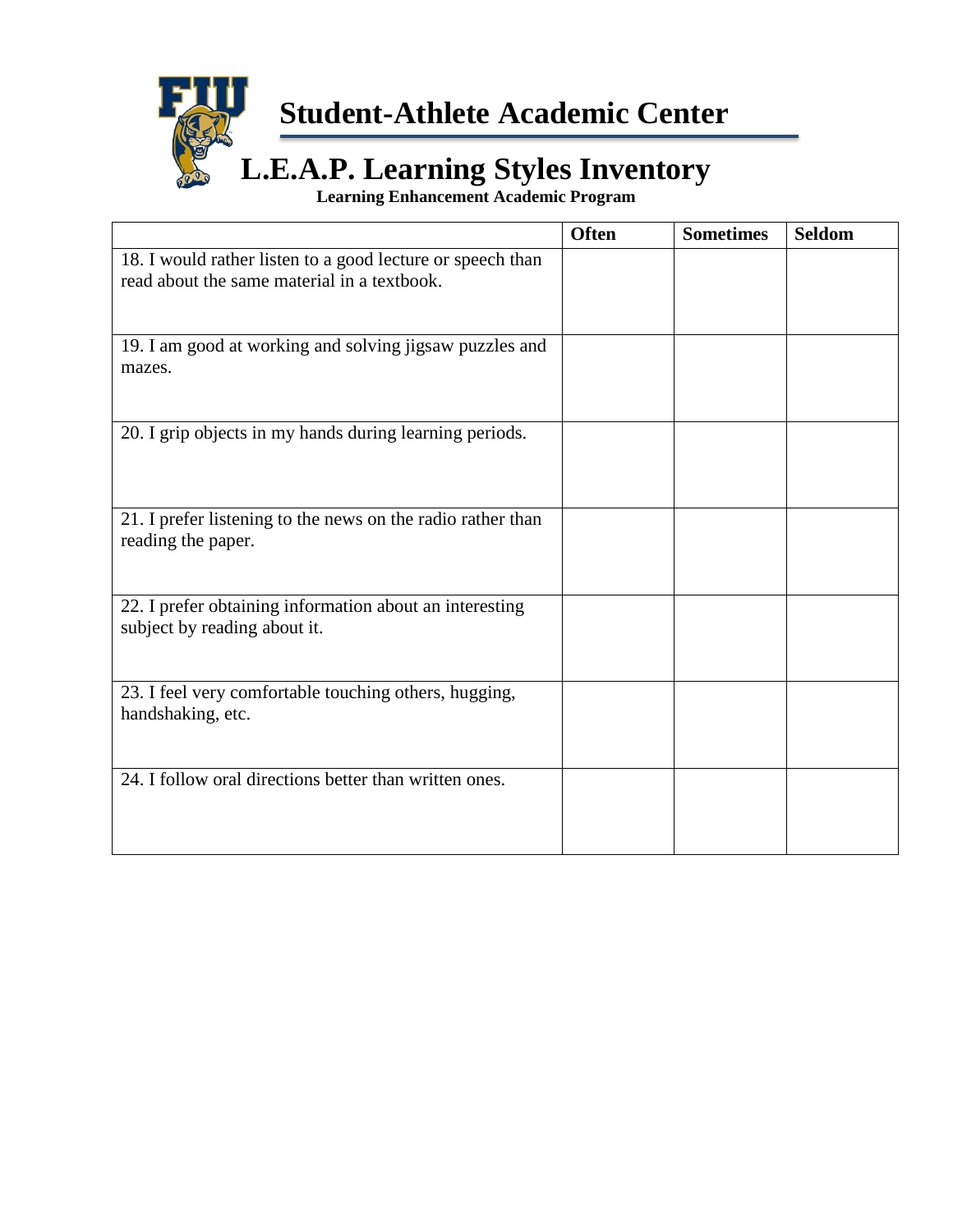

## **Scoring Procedures**

Directions: Place the point value on the line next to the corresponding item below. Add the points in each column to obtain the preference score under each heading.

| <b>Visual</b>               |                                | <b>Auditory</b>             |               | <b>Tactile</b> |                                |
|-----------------------------|--------------------------------|-----------------------------|---------------|----------------|--------------------------------|
| #                           | <b>Points</b>                  | #                           | <b>Points</b> | #              | <b>Points</b>                  |
| $\mathcal{D}_{\mathcal{L}}$ |                                |                             |               | 4              |                                |
|                             |                                | 5                           |               | 6              |                                |
|                             |                                | 8                           |               | 9              |                                |
| 10                          |                                | 11                          |               | 12             |                                |
| 13                          |                                | 14                          |               | 15             |                                |
| 16                          |                                | 17                          |               | 18             |                                |
| 19                          |                                | 20                          |               | 21             |                                |
| 22                          |                                | 23                          |               | 24             |                                |
| $VPS=$                      |                                | $APS=$                      |               | $TPS=$         |                                |
|                             | <b>VPS= Visual Preferences</b> | <b>APS= Audio Preferece</b> |               |                | <b>TPS= Tactile Preference</b> |

**OFTEN = 5 points SOMETIMES = 3 points SELDOM = 1 points**

## **Learning Styles Assessment**

Read each statement and select the appropriate number response as it applies to you. **Often (3) Sometimes (2) Seldom/Never (1)** 

## **Visual Modality**

- \_\_\_\_\_\_ I remember information better if I write it down.
- \_\_\_\_\_\_ Looking at the person helps keep me focused.
- \_\_\_\_\_\_ I need a quiet place to get my work done.
- \_\_\_\_\_\_ When I take a test, I can see the textbook page in my head.
- \_\_\_\_\_\_ I need to write down directions, not just take them verbally.
- \_\_\_\_\_\_ Music or background noise distracts my attention from the task at hand.
- \_\_\_\_\_\_ I don't always get the meaning of a joke.
- \_\_\_\_\_\_ I doodle and draw pictures on the margins of my notebook pages.
- \_\_\_\_\_\_ I have trouble following lectures.
- I react very strongly to colors.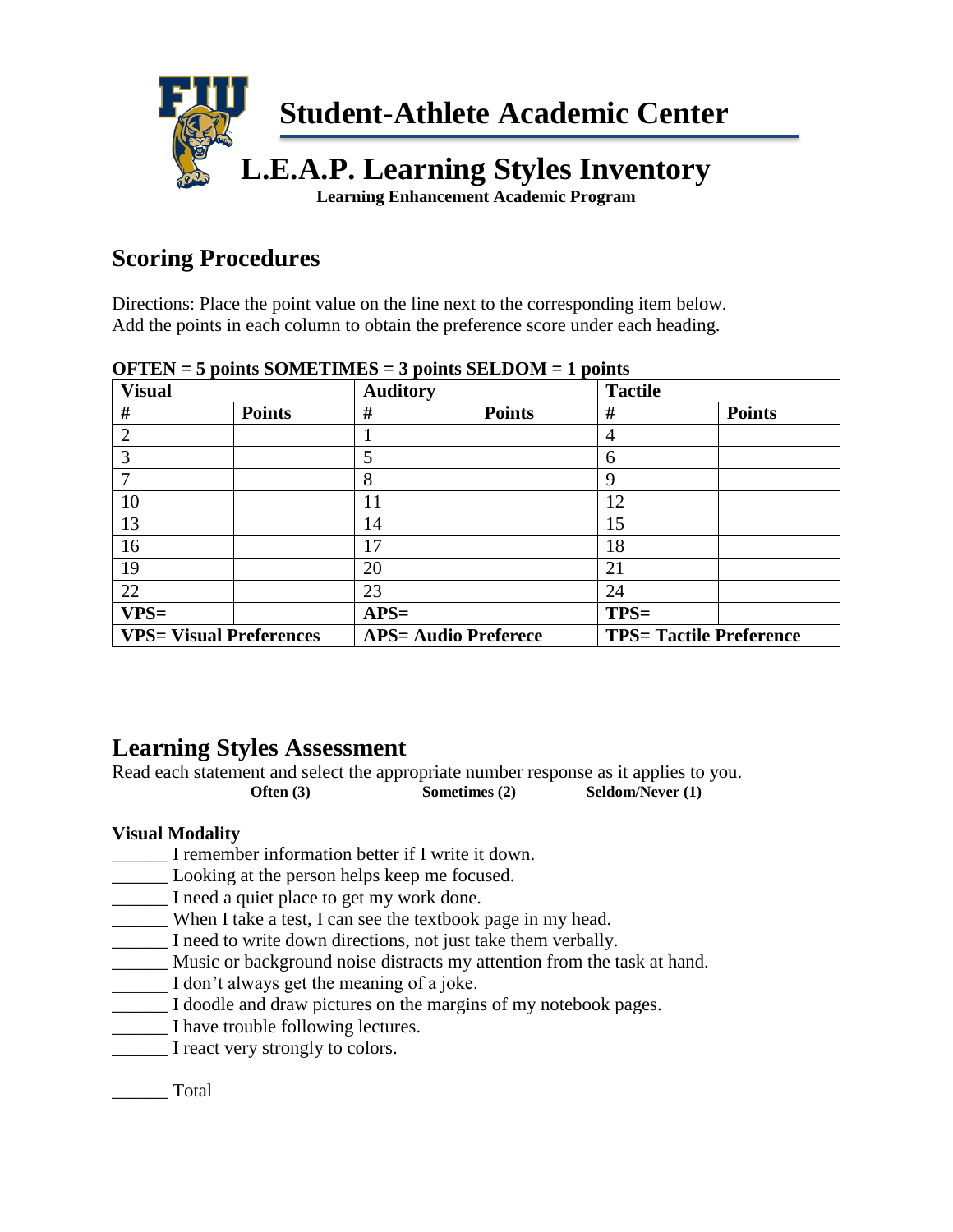

**Student-Athlete Academic Center**

# **L.E.A.P. Learning Styles Inventory**

**Learning Enhancement Academic Program**

#### **Auditory Modality**

- \_\_\_\_\_\_ My papers and notebooks always seem messy.
- \_\_\_\_\_\_ When I read, I need to use my index finger to track my place on the line.
- \_\_\_\_\_\_ I do not follow written directions well.
- \_\_\_\_\_\_ If I hear something, I will remember it.
- \_\_\_\_\_\_ Writing has always been difficult for me.
- \_\_\_\_\_\_ I often misread words from the text-(i.e.,"them" for "then").
- I would rather listen and learn than read and learn.
- \_\_\_\_\_\_ I'm not very good at interpreting an individual's body language.
- **EXECUTE:** Pages with small print or poor quality copies are difficult for me to read.
- \_\_\_\_\_\_ My eyes tire quickly, even though my vision check-up is always fine.

\_\_\_\_\_\_ Total

#### **Kinesthetic/Tactile Modality**

- \_\_\_\_\_\_ I start a project before reading the directions.
- \_\_\_\_\_\_ I hate to sit at a desk for long periods of time.
- \_\_\_\_\_\_ I prefer first to see something done and then to do it myself.
- \_\_\_\_\_\_ I use the trial and error approach to problem-solving.
- \_\_\_\_\_\_ I like to read my textbook while riding an exercise bike.
- \_\_\_\_\_\_ I take frequent study breaks.
- \_\_\_\_\_\_ I have a difficult time giving step-by-step instructions.
- \_\_\_\_\_\_ I enjoy sports and do well at several different types of sports.
- \_\_\_\_\_\_ I use my hands when describing things.
- \_\_\_\_\_\_ I have to rewrite or type my class notes to reinforce the material.

\_\_\_\_\_\_ Total

Total the score for each section. A score of 21 points or more in a modality indicates a strength in that area. The highest of the 3 scores indicates the most efficient method of information intake. The second highest score indicates the modality which boosts the primary strength. For example, a score of 23 in visual modality indicates a strong visual learner. Such a learner benefits from the text, from filmstrips, charts, graphs, etc. If the second highest score is auditory, then the individual would benefit from audio tapes, lectures, etc. If you are strong kinesthetically, then taking notes and rewriting class notes will reinforce information.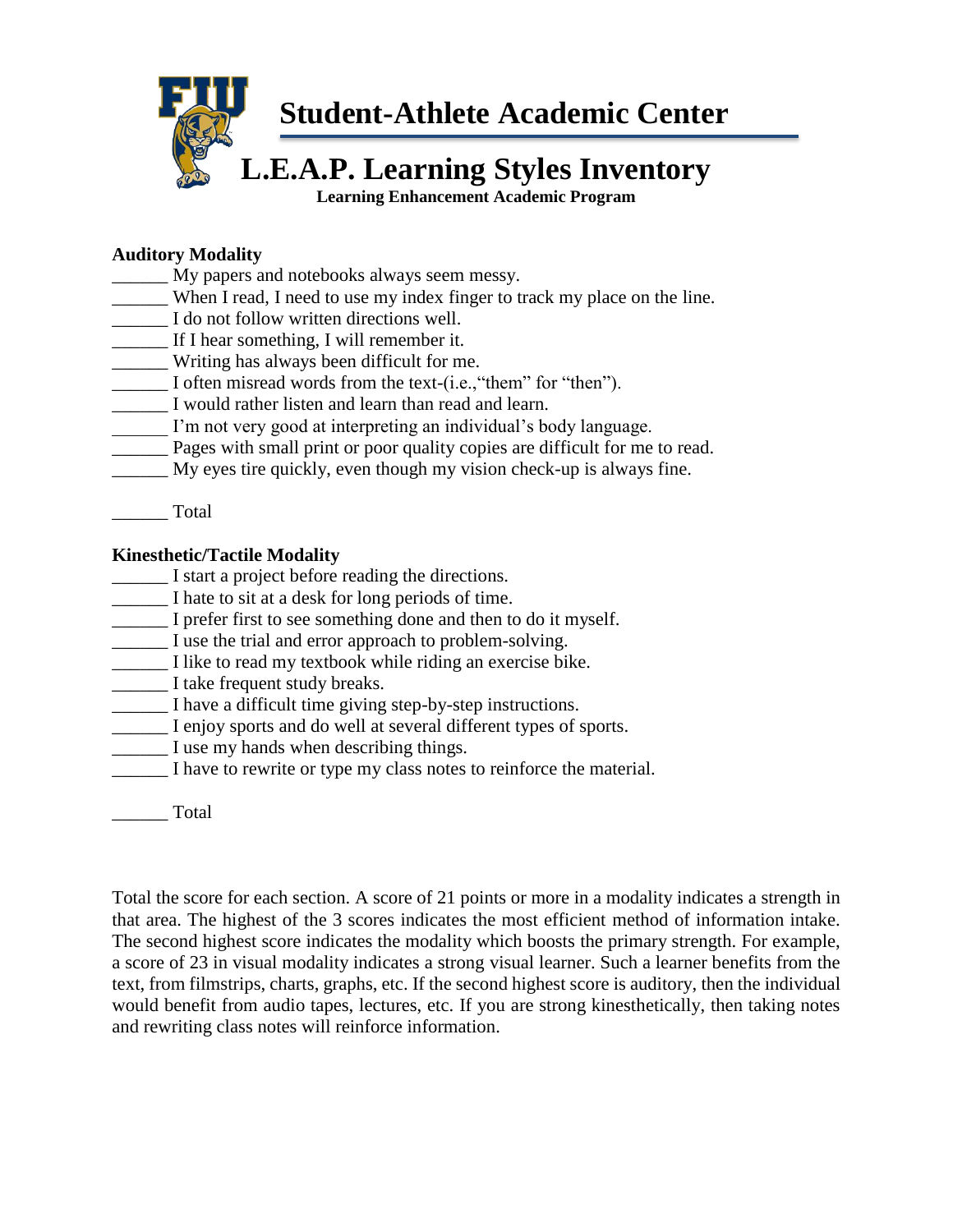

# **Characteristics of Learning Styles**

Three of your senses are primarily used in learning, storing, remembering and recalling information. Your eyes, ears, and sense of touch play essential roles in the way you communicate, perceive reality and relate to others. Because you learn form and communicate best with someone who shares your dominant modality, it is a great advantage for you to know the characteristics of visual, auditory and kinesthetic styles and to be able to identify them in others.

#### **Visual**

- Mind sometimes strays during verbal activities
- Observe rather than acts or talks
- Likes to read
- Usually a good speller
- Memorizes by seeing
- graphics or pictures
- Not too distractible
- Finds verbal instruction difficult
- Has good handwriting
- Remembers faces
- Uses advanced planning
- Doodles
- Quiet by nature
- Meticulous, neat in appearance
- Notices details

## **Auditory**

- Talks to self aloud
- Enjoys talking
- Easily distracted
- Has difficulty with written directions
- Likes to be read to
- Memorizes sequentially
- Enjoys music
- Whispers to self while reading
- Distracted by noise
- Hums or sings
- Outgoing by nature
- Enjoys listening activities

## **Kinesthetic**

- Likes physical rewards
- In motion most of the time
- Likes to touch people when talking
- Taps pencil or foot when studying
- Enjoys doing activities
- Reading not a priority
- Poor speller
- Likes to solve problems by physically working through them
- Will try new things
- Outgoing by nature; expresses emotions by physical means
- Uses hands while talking
- Dresses for comfort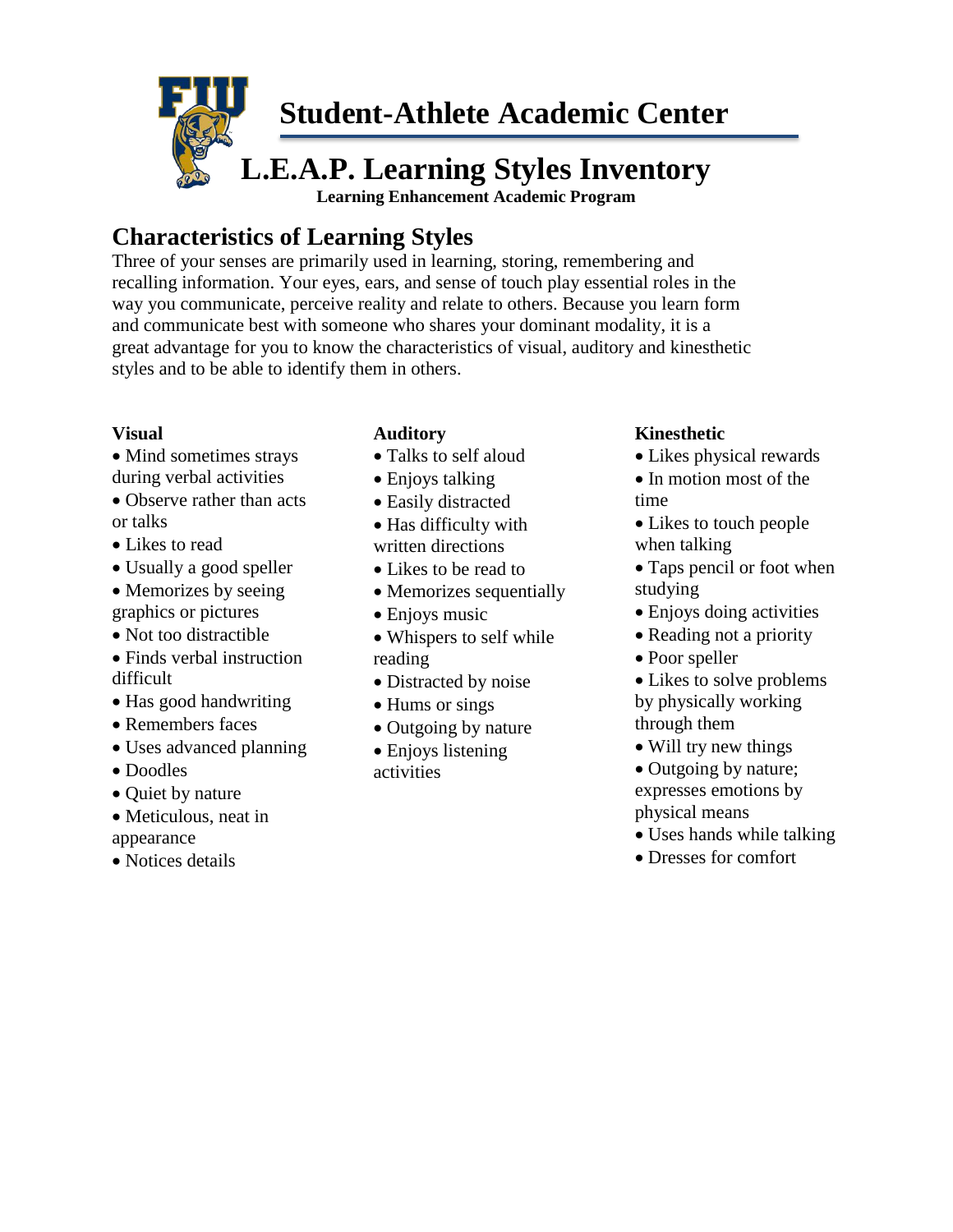

# **SOUND: Hints for the Auditory Learner**

#### **General**

1. Say aloud the information to be learned/have someone read the information to you/read it into a tape recorder and replay it.

- 2. Read your work out loud. Summarize what you have read on tape.
- 3. Say words inside your head silently.
- 4. Brainstorm ideas with others. Form study groups.
- 5. When possible, learn information through tapes, television, oral reports, rhymes and songs,

radio, lectures, book reviews, panel and group discussions, guest lectures, and oral questions and answers.

6. Use a straight-edge marker or guide to assist you in keeping your place while you are reading or working with printed materials.

- 7. Tape class lectures (Ask instructor for permission).
- 8. Meet with classmates before and/or after class to discuss material.

## **Writing**

1. Plan each sentence you want to write by saying it out loud or silently in your head.

2. Say each sentence several times.

3. Write each sentence as you say it, or talk into a tape recorder, dictating each sentence of your paragraph; then play the tape back – one sentence at a time – and record your paragraph in writing.

## **Spelling**

1. Listen to the spelling of the word.

- 2. Say the word then say each letter out loud
- 3. Close your eyes and spell the word out loud; check your spelling.
- 4. Close your eyes and spell the word out loud again; check your spelling.
- 5. Now write the word, trying to hear it in your mind.
- 6. Verbally review spelling words and lectures with a friend.

## **Mathematics**

- 1. Learn math while saying the concept, fact, theorem, etc., aloud.
- 2. Explain math problems, concepts, facts, etc., to yourself, relating the information out loud.
- 3. Use a tape recorder and replay the information.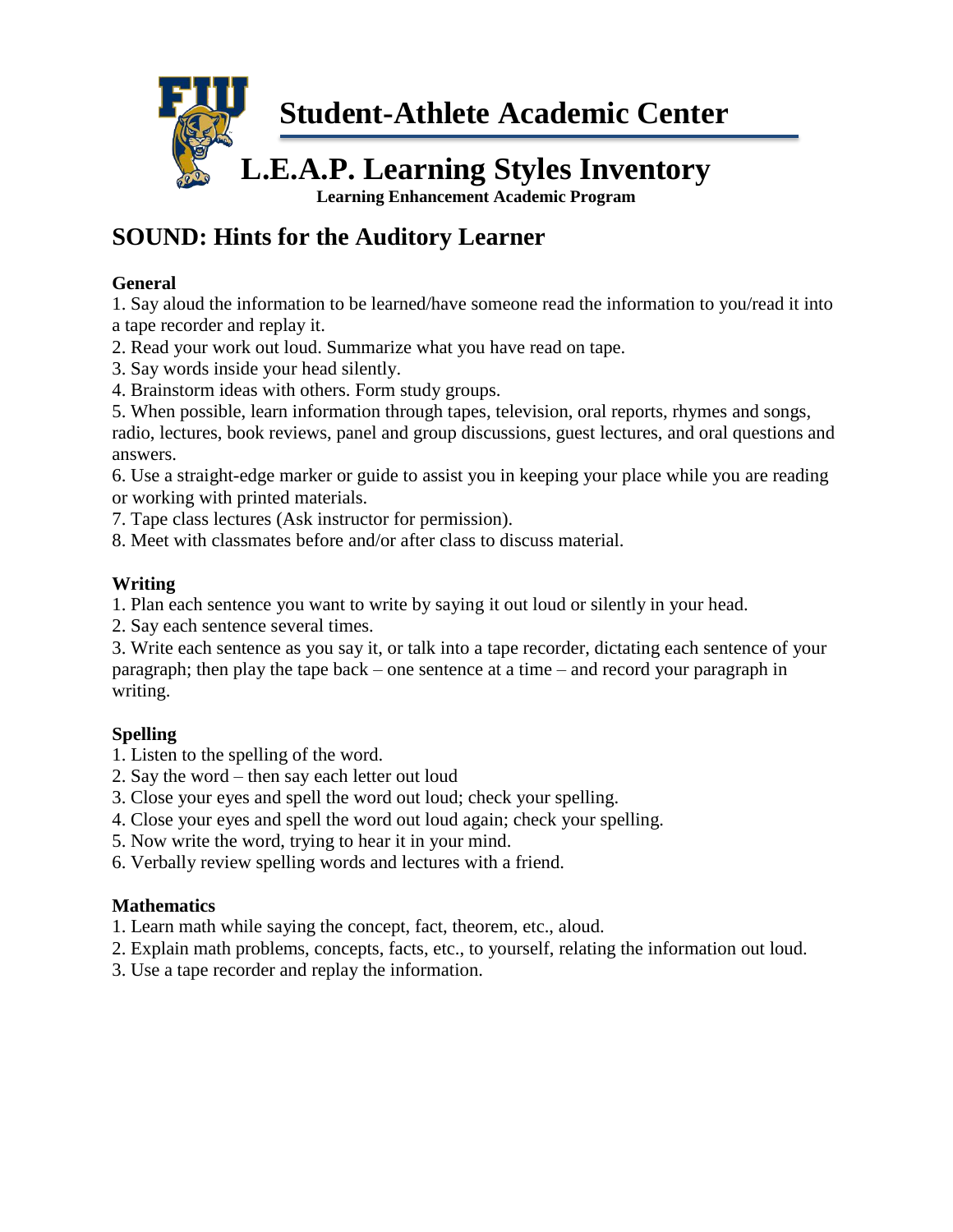

# **SIGHT: Hints for the Visual Learner**

#### **General**

- 1. Take notes, make pictures, graphs, and charts. Use flashcards and highlight key details
- 2. Sit close to the teacher so that you can watch his /her face and gestures.
- 3. Take notes or make lists as you listen to directions.
- 4. Carefully check instructions written on the chalkboard and on handouts.
- 5. as the teacher lectures, pay attention to visual aids such as the following:
- Drawing, maps, graphs, charts
- Transparencies, posters, films, books
- 6. Imagine pictures of the information you are supposed to remember.
- 7. Use color coding as cues to important information.
- 8. When possible, read assignments silently.
- 9. Maintain class notes and outlines of important information to study.
- 10. Try to read and study in well lit, quiet place.

11. Record homework assignments in a date book, on a note pad, or a specially designed assignment sheet.

12. Keep a note pad with you at all times. Write out everything for frequent and quick visual review.

#### **Reading**

1. Use sight words, flashcards, note cards and experience stories; don't try to sound words out, but try to determine if the new word or words has words you already know. For example, the "systematic" has the word "system", "stem" and "mat" within it.

2. You are a "look-and-say" learner. Look at a word carefully; then say it.

#### **Writing**

- 1. Jot down ideas as they form in your mind.
- 2. Outline your ideas.
- 3. Make a rough draft, skipping lines. Correct/revise your work.
- 4. Re-coy your paper.

5. ESSAY TEST: Make quick outlines on scratch paper or in the margin of the test before writing your answer.

#### **Spelling**

- 1. See the word close your eyes.
- 2. Make a picture then read from your picture.
- 3. Write the word match the picture.
- 4. Check your work immediately.

#### **Mathematics**

- 1. Visualize the problem.
- 2. Make pictures or tallies of the problem on scratch paper.
- 3. Write the problem.